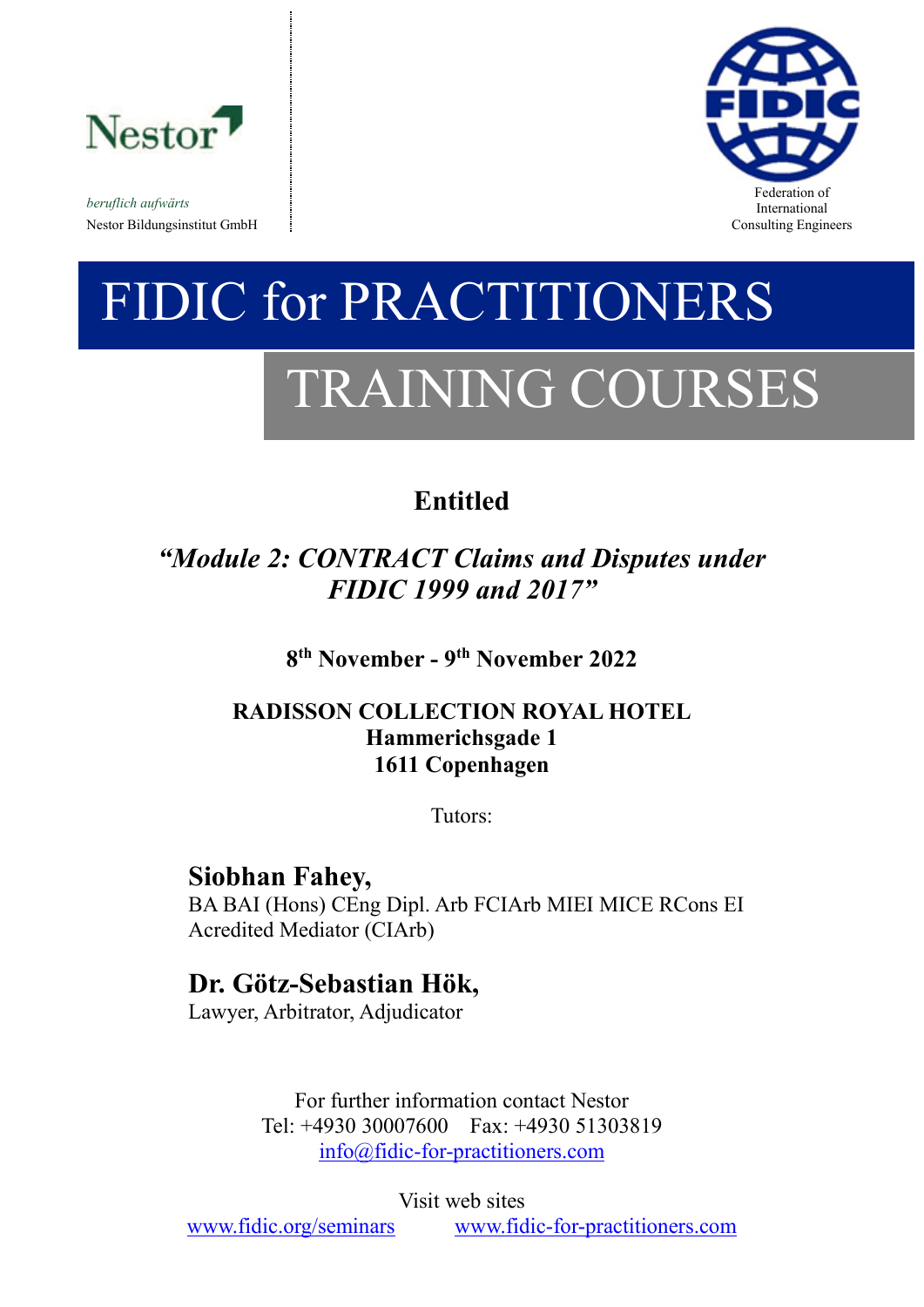# **"Project and Contract Management under 1999/2017 FIDIC Conditions of Contract (Construction/Design-Build)"**

## **OVERVIEW**

The training course is designed to provide practical guidance to those who are involved in managing or administration of projects where use of FIDIC forms of contracts is required. This course covers FIDIC contract management, claim management and dispute management in more depth than module 1.

It is suitable for all the Parties involved with a new FIDIC Contract – the Employer, the Project Manager, the Contractor, the Engineer, and the DAB Members. By having a good understanding of the FIDIC risk allocation policy and the resulting responsibilities and rights of the Parties under a 1999/2017 FIDIC Contracts, a more efficient management of the project may be achieved. The tutors of the course are a very experienced German engineer, experienced Irish engineer and a German lawyer, who have had extensive worldwide involvement with management of projects and related dispute resolution.

## **SEMINAR TUTOR:**

The tutors are provided by Nestor Bildungsinstitut GmbH in collaboration with FIDIC. Nestor specializes in training and management in particular in the consultancy to international construction and infrastructure industries. The Nestor tutors have provided over 100 training courses worldwide in the last 2 years on the use of FIDIC documents and have been involved in the FIDIC updates 2017.

**Tutors:** Dipl.-Ing., Dipl.-Wirt-Ing. Axel-Volkmar Jaeger (past Chairman FIDIC Contracts Committee and past member of the FIDIC Executive Committee), Dr. Götz-Sebastian Hök (Lawyer, Arbitrator and FIDIC listed Adjudicator) and Siobhan Fahey (Contracts Committee Member, Task Group Chair) and Dipl.-Ing. Robert Werth.

## **COURSE MATERIALS**

All delegates will be provided the following materials, in English:

- FIDIC Conditions of Contract for Construction, 2<sup>nd</sup> Edition 2017
- FIDIC Conditions of Contract for Plant and Design-Build, 1<sup>st</sup> Edition 1999
- Course notes, especially written for using "Construction Contracts"
- Set of PowerPoint slides used during the seminar to be used as a work book
- Work Exercises

### **WHO SHOULD ATTEND?**

The seminar provides the essential knowledge for professionals from Government Ministries, Departments and Agencies, Private Sector Employers, Consulting Engineers, Contractors, Sub-Contractors, Quantity Surveyors, Architects, Legal Advisers and all involved with the management of change under FIDIC Contracts 1999 and 2017 Edition. It is particularly important where FIDIC management procedures shall be implemented and in particular for those who deal with claims and Variations under FIDIC Contracts.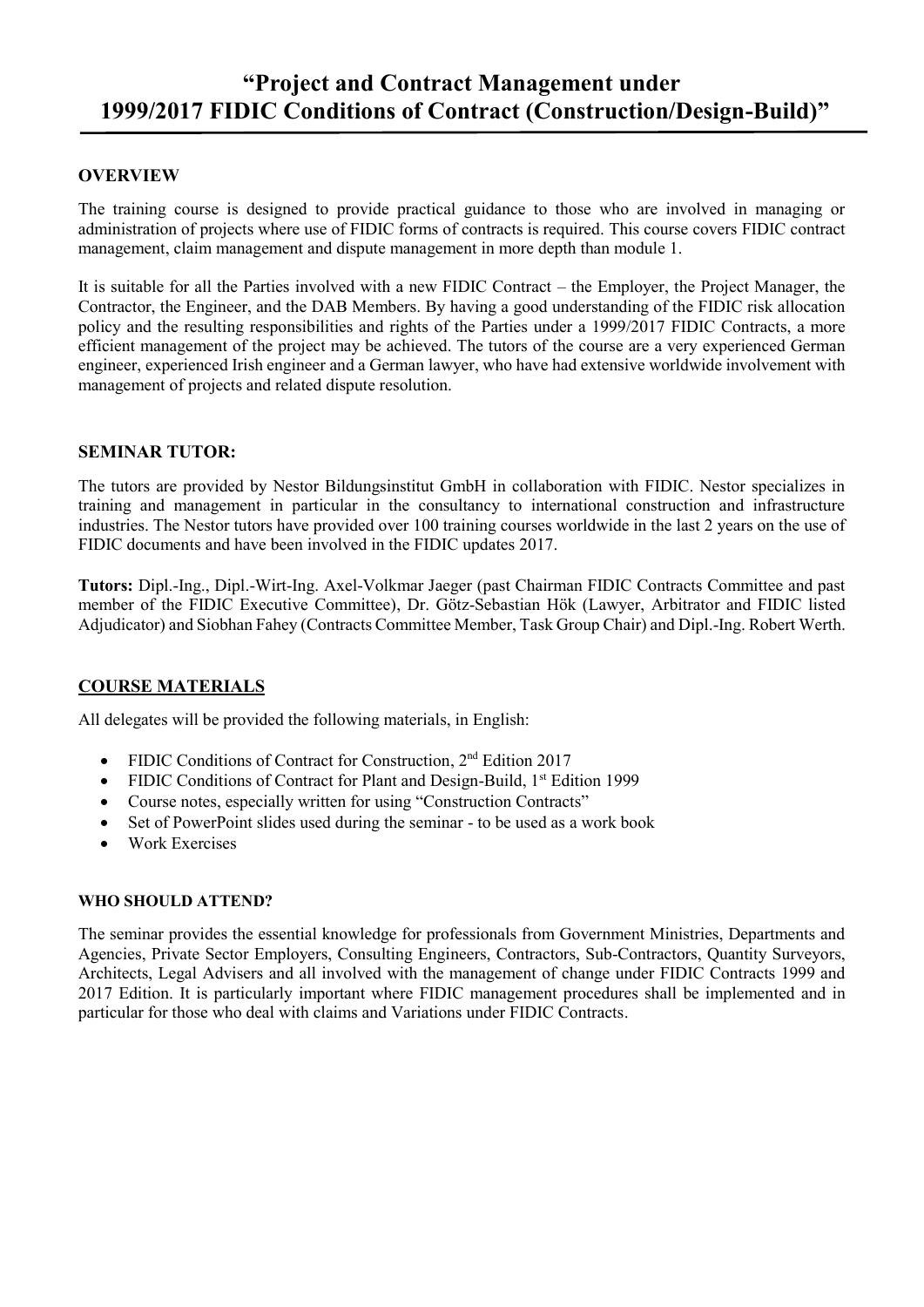# *PROGRAMME*

Contract, Claims and Dispute

| Day 1: $9. a.m. - 5.00 p.m.$                                                                                                       | Day 2: $9.00$ a.m. $-5.00$ p.m.                                                                                  |
|------------------------------------------------------------------------------------------------------------------------------------|------------------------------------------------------------------------------------------------------------------|
| 8.30-9.00 Registration, Coffee/ Tea in Foyer                                                                                       | 8.30-9.00 Coffee/ Tea in Foyer                                                                                   |
| <b>Session 1</b>                                                                                                                   | <b>Session 7</b>                                                                                                 |
| <b>Think legally</b>                                                                                                               | Cost and EOT Claims (Preparation and presentation of<br>Claims)                                                  |
| How to proceed in the event of a claim?<br>How to proceed in order to avoid disputes?<br>How to proceed in the event of a dispute? | Preparation and presentation of claims<br>$\bullet$                                                              |
| <b>Session 2</b>                                                                                                                   | <b>Session 8</b>                                                                                                 |
| <b>Managing change: Variations</b>                                                                                                 | <b>Cost and EOT Claims Particulars</b>                                                                           |
| Managing variations under FIDIC 1999 and 2017<br>Variations<br>Variations: FIDIC approach 1999 and 2017<br>Variations              | Cost claims<br>$\bullet$<br>delay damages claims<br>$\bullet$<br>Case study<br>$\bullet$<br>$12.00 - 1.00$ Lunch |
| 12.00 - 1.00 Lunch at Café Royal                                                                                                   |                                                                                                                  |
| <b>Session 3</b>                                                                                                                   | Session 9                                                                                                        |
| <b>Claims: Causes and risk</b>                                                                                                     | <b>Disputes and appointment of DAB</b>                                                                           |
| Basics: Contract Law in general<br>Causes and risk                                                                                 | <b>DAB</b> Contract Fees<br>Fees<br>$\bullet$<br><b>Structure</b><br>$\bullet$<br>Working schedule<br>$\bullet$  |
| 3.00 - 3.30 Coffee Break                                                                                                           | Termination and replacement<br>$\bullet$                                                                         |
| <b>Session 4</b>                                                                                                                   | 3.00 - 3.30 Coffee Break                                                                                         |
| <b>Contractor's and Employer's Claims</b>                                                                                          | <b>Session 10</b>                                                                                                |
| Money Claims in general<br>Cost Claims                                                                                             | <b>DAB's procedure, Principles</b>                                                                               |
| EOT Claims in general<br>Preparation and Presentation of Claims<br>Determination of Claims                                         | <b>Session 11</b><br>DAB procedure (Dispute-Appointment-Referral)                                                |
| Session 5                                                                                                                          | Dispute<br>$\bullet$                                                                                             |
| <b>Claims Procedures</b>                                                                                                           | Appointment<br>Referral<br>$\bullet$                                                                             |
| Claims Procedures in detail                                                                                                        | <b>Session 12</b>                                                                                                |
| Session 6                                                                                                                          | <b>Arbitration</b>                                                                                               |
| <b>Determinations</b>                                                                                                              | <b>Session 13</b>                                                                                                |
| Clause 3.5<br>Case study                                                                                                           | Case study                                                                                                       |
|                                                                                                                                    | <b>Session 14</b>                                                                                                |
|                                                                                                                                    | Claims under a guarantee                                                                                         |
|                                                                                                                                    |                                                                                                                  |